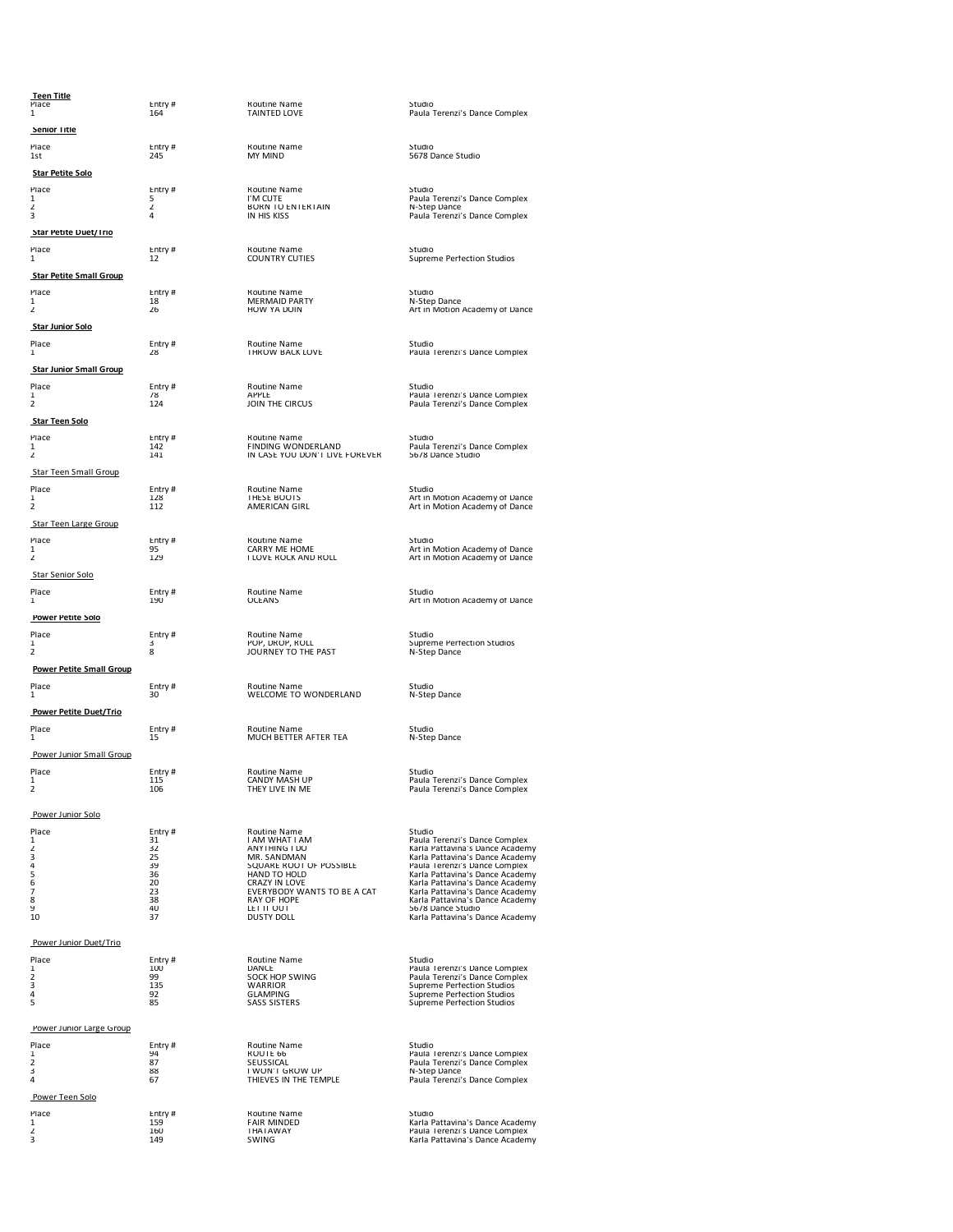| 4<br>5<br>6<br>7<br>8<br>9            | 150<br>153<br>146<br>154<br>156 | WINNER TAKES ALL<br><b>FRAGILE HEART</b><br>THAT MAN<br>BIG LOVE, SMALL MOMENTS<br>THE ROSE | Karla Pattavina's Dance Academy<br>Karla Pattavina's Dance Academy<br>Karla Pattavina's Dance Academy<br>Karla Pattavina's Dance Academy<br>Karla Pattavina's Dance Academy |
|---------------------------------------|---------------------------------|---------------------------------------------------------------------------------------------|-----------------------------------------------------------------------------------------------------------------------------------------------------------------------------|
| 10                                    | 147<br>148                      | OFF MY MIND<br><b>BOX OF SECRETS</b>                                                        | Paula Terenzi's Dance Complex<br>Karla Pattavina's Dance Academy                                                                                                            |
| Power Teen Duet/Trio                  |                                 |                                                                                             |                                                                                                                                                                             |
| Place<br>1                            | Entry#<br>71                    | Routine Name<br><b>CLAP SNAP</b>                                                            | Studio<br>Shooting Stars Performing Arts                                                                                                                                    |
| Power Teen Line/Production            |                                 |                                                                                             |                                                                                                                                                                             |
| Place<br>1                            | Entry #<br>136                  | Routine Name<br><b>FROM A DISTANCE</b>                                                      | Studio<br>Paula Terenzi's Dance Complex                                                                                                                                     |
| <b>Power Senior Solo</b>              |                                 |                                                                                             |                                                                                                                                                                             |
| Place<br>1                            | Entry #<br>194                  | Routine Name<br>CALL OF THE WILD                                                            | Studio<br>Karla Pattavina's Dance Academy                                                                                                                                   |
| 2<br>3                                | 199<br>200                      | IT DON'T MEAN A THING<br>JUST TO BE WITH YOU                                                | Studio G Dance Company<br>Supreme Perfection Studios                                                                                                                        |
| 4<br>5                                | 192<br>193                      | THE CLIMB<br>BITTERSWEET SYMPHONY                                                           | 5678 Dance Studio<br>5678 Dance Studio                                                                                                                                      |
| Power Senior Small Group              |                                 |                                                                                             |                                                                                                                                                                             |
| Place                                 | Entry #                         | Routine Name                                                                                | Studio                                                                                                                                                                      |
| 1<br>2                                | 89<br>83                        | BE GOOD TO ME<br>1813                                                                       | Studio G Dance Company<br>Studio G Dance Company                                                                                                                            |
| 3<br>4                                | 77<br>79                        | SOMEWHERE ONLY WE KNOW<br><b>RESCUE ME</b>                                                  | Studio G Dance Company<br>Art in Motion Academy of Dance                                                                                                                    |
| 5                                     | 134                             | <b>BLACK AND GOLD</b>                                                                       | Art in Motion Academy of Dance                                                                                                                                              |
| <b>Power Adult Solo</b><br>Place<br>1 | Entry #<br>268                  | Routine Name<br>SISSY THE WALK                                                              | Studio<br>Supreme Perfection Studios                                                                                                                                        |
| Power Adult Duet/Trio                 |                                 |                                                                                             |                                                                                                                                                                             |
| Place<br>1                            | Entry#<br>274                   | Routine Name<br>THAT'S MY BESTIE                                                            | Studio<br>Supreme Pertection Studios                                                                                                                                        |
| <b>Energy Petite Solo</b>             |                                 |                                                                                             |                                                                                                                                                                             |
| Place<br>1                            | Entry #<br>11                   | Routine Name<br><b>FAIRY NIGHTSONGS</b>                                                     | Studio<br>5678 Dance Studio                                                                                                                                                 |
| <b>Energy Petite Duet/Trio</b>        |                                 |                                                                                             |                                                                                                                                                                             |
| Place<br>1                            | Entry#<br>17                    | Routine Name<br>CHIQUITA BONITA                                                             | Studio<br>5678 Dance Studio                                                                                                                                                 |
| <b>Energy Junior Solo</b>             |                                 |                                                                                             |                                                                                                                                                                             |
| Place                                 | Entry #                         | Routine Name                                                                                | Studio                                                                                                                                                                      |
| 1<br>2                                | 51<br>54                        | <b>GLORIOUS</b><br>COME LITTLE CHILDREN                                                     | Karla Pattavina's Dance Academy<br>5678 Dance Studio                                                                                                                        |
| 3<br>4                                | 46<br>50                        | <b>STRUT</b><br><b>FLY</b>                                                                  | Karla Pattavina's Dance Academy<br>Karla Pattavina's Dance Academy                                                                                                          |
| 5<br>6                                | 57<br>58                        | LULLABY OF WOE<br>HERE I AM                                                                 | 5678 Dance Studio<br>5678 Dance Studio                                                                                                                                      |
| 7<br>8                                | 56<br>55                        | IF THEY COULD SEE ME NOW<br>MAMA'S GOT IT                                                   | N-Step Dance<br>5678 Dance Studio                                                                                                                                           |
| 9                                     | 53<br>52                        | <b>GO THE DISTANCE</b><br><b>NOCTURNE</b>                                                   | N-Step Dance<br>5678 Dance Studio                                                                                                                                           |
| 10                                    |                                 |                                                                                             |                                                                                                                                                                             |
| <b>Energy Junior Duet/Trio</b>        |                                 |                                                                                             |                                                                                                                                                                             |
| Place<br>1                            | Entry#<br>63                    | Routine Name<br><b>FOREVER YOUNG</b>                                                        | Studio<br>Karla Pattavina's Dance Academy                                                                                                                                   |
| 2<br>3                                | 64<br>97                        | LIGHTHOUSE<br>SALUTE                                                                        | 5678 Dance Studio<br>N-Step Dance                                                                                                                                           |
| 4<br>5                                | 114<br>66                       | <b>TRIPLETS</b><br>SEND IN THE CLOWNS                                                       | N-Step Dance<br>5678 Dance Studio                                                                                                                                           |
| 6                                     | 65                              | I'LL BE THERE FOR YOU                                                                       | 5678 Dance Studio                                                                                                                                                           |
| <b>Energy Junior Small Group</b>      |                                 |                                                                                             |                                                                                                                                                                             |
| Place<br>1                            | Entry#<br>81                    | Routine Name<br>MEETING IN THE LADIES ROOM                                                  | Studio<br>Sally Gould Dance Center                                                                                                                                          |
| 2<br>3                                | 132<br>123                      | <b>HOKEY POKEY</b><br>MOVE IT                                                               | N-Step Dance<br>N-Step Dance                                                                                                                                                |
| 4<br>5                                | 72<br>93                        | IT'S OH SO QUIET                                                                            | 5678 Dance Studio                                                                                                                                                           |
| ь                                     | 82                              | <b>CHARLIE BOY</b><br><b>COVER GIRL</b>                                                     | 5678 Dance Studio<br>N-Step Dance                                                                                                                                           |
| 7<br>8                                | 131<br>73                       | SHINING<br>PANDORA'S BOX                                                                    | 5678 Dance Studio<br>5678 Dance Studio                                                                                                                                      |
| 9<br><b>Energy Junior Large Group</b> | 80                              | ANOTHER ONE BITES THE DUST                                                                  | 5678 Dance Studio                                                                                                                                                           |
| Place                                 | Entry#                          | Routine Name                                                                                | Studio                                                                                                                                                                      |
| 1                                     | 86                              | OMG! YOU GUYS!                                                                              | 5678 Dance Studio                                                                                                                                                           |
| <b>Energy Teen Solo</b><br>Place      | Entry#                          | Routine Name                                                                                | Studio                                                                                                                                                                      |
| 1<br>2                                | 187<br>186                      | LIVE LIKE LEGENDS<br>HOME                                                                   | Karla Pattavina's Dance Academy<br>Karla Pattavina's Dance Academy                                                                                                          |
| 3                                     | 171                             | <b>INTO THE SEA</b>                                                                         | Karla Pattavina's Dance Academy                                                                                                                                             |
| 4<br>5                                | 184<br>176                      | DARKEST HOUR<br>DON'T YOU REMEMBER                                                          | Karla Pattavina's Dance Academy<br>Karla Pattavina's Dance Academy                                                                                                          |
| 6<br>7                                | 164<br>185                      | TAINTED LOVE<br>LONELY                                                                      | Paula Terenzi's Dance Complex<br>5678 Dance Studio                                                                                                                          |
| 8<br>9                                | 162<br>169                      | WORKIN DAY AND NIGHT<br><b>BANG BANG</b>                                                    | N-Step Dance<br>Sally Gould Dance Center                                                                                                                                    |
| 10                                    | 189                             | BREATHE                                                                                     | 5678 Dance Studio                                                                                                                                                           |
| <b>Energy Teen Duet/Trio</b>          |                                 |                                                                                             |                                                                                                                                                                             |
| Place                                 | Entry #<br>84                   | Routine Name                                                                                | Studio                                                                                                                                                                      |
| 1<br>2                                | 117                             | <b>GENS UNA SUMUS</b><br>ICE ICE BABY                                                       | 5678 Dance Studio<br>N-Step Dance                                                                                                                                           |
| 3<br>4                                | 116<br>60                       | <b>FABULOUS FEET</b><br>CAN'T DO IT ALONE                                                   | Paula Terenzi's Dance Complex<br>Paula Terenzi's Dance Complex                                                                                                              |
| 5                                     | 59                              | I'D RATHER BE ME                                                                            | N-Step Dance                                                                                                                                                                |
| <b>Energy Teen Small Group</b>        |                                 |                                                                                             |                                                                                                                                                                             |
| Place                                 | Entry #                         | Routine Name                                                                                | Studio                                                                                                                                                                      |